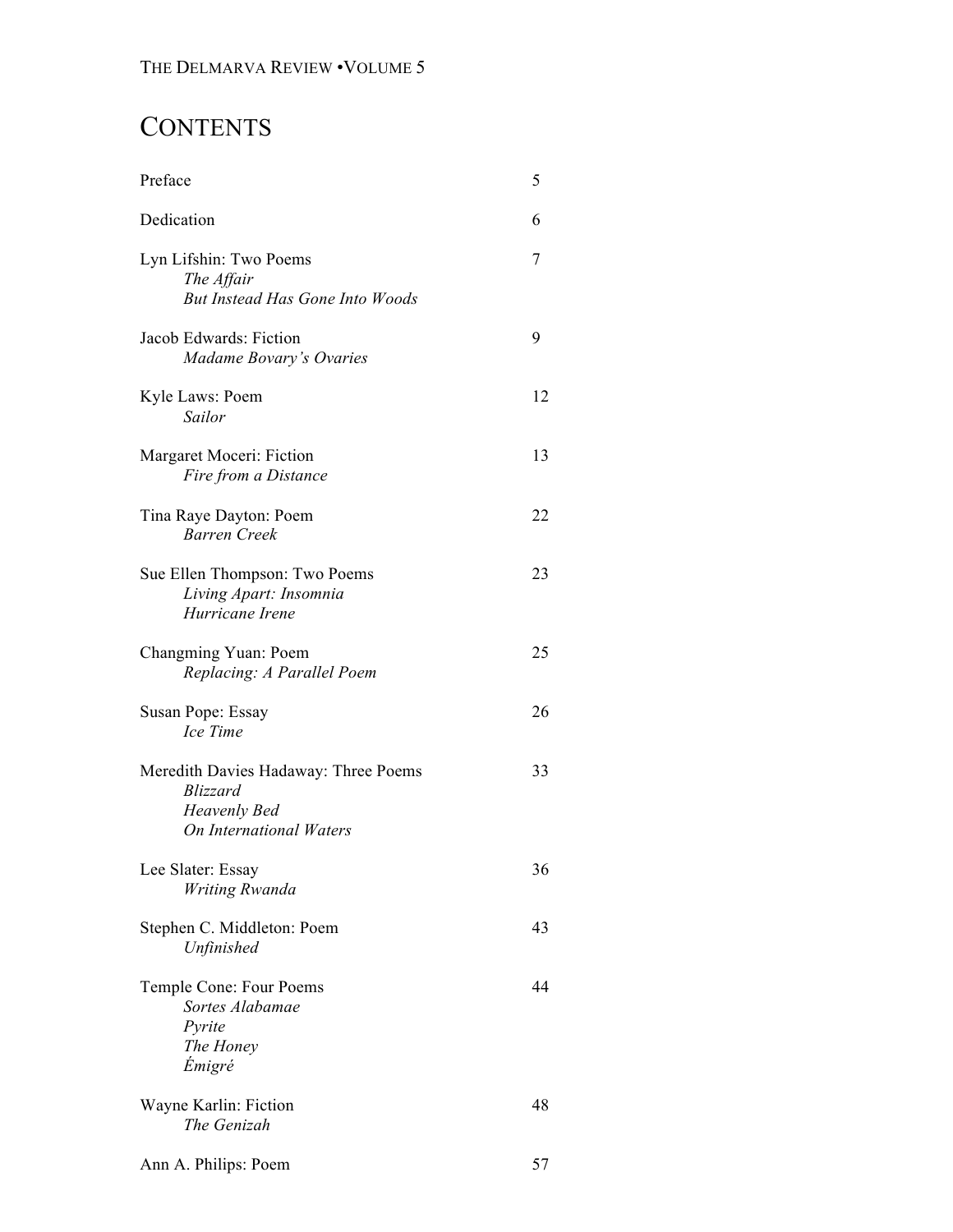| Katherine E. Young: Two Poems<br>Kingdom Of Heaven<br>Evdokia                                                                                | 58  |
|----------------------------------------------------------------------------------------------------------------------------------------------|-----|
| Katy Didden: Two Poems<br>"Market Day Outside The Walls Of Tangiers"<br>Skyline                                                              | 60  |
| Louise Farmer Smith: Fiction<br><b>Babies</b>                                                                                                | 63  |
| Anne Colwell: Two Poems<br>Genetics<br><b>First Christmas</b>                                                                                | 77  |
| Leslie Harrison: Three Poems<br>[Summa mathematica]<br>[Parable]<br>$[With the value of the image]$ [Wilt thou play with him as with a bird] | 78  |
| James Pouilliard: Fiction<br>The Swimmer's Husband                                                                                           | 81  |
| Catherine Carter: Poem<br>Medium                                                                                                             | 91  |
| Barrett Warner: Poem<br>The Fountain Of Late Middle Age                                                                                      | 92  |
| Iain S. Baird: Fiction<br>The Flight                                                                                                         | 93  |
| <b>Book Reviews</b><br>Don't Kill the Birthday Girl<br>A Secret Woman<br>Born Under an Assumed Name<br>Writing War                           | 106 |
| Contributors                                                                                                                                 | 108 |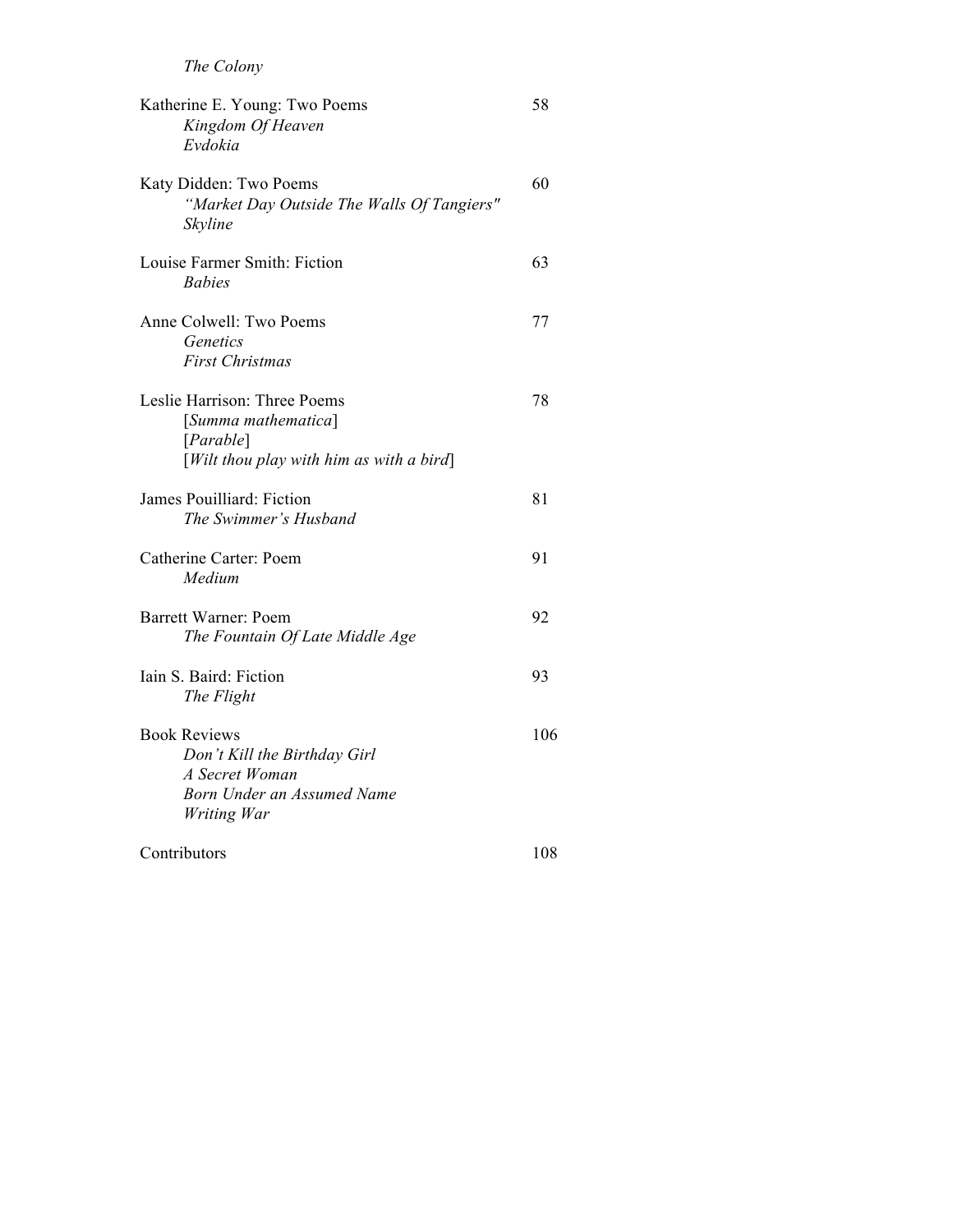### PREFACE

Welcome to *The Delmarva Review*, a literary journal publishing new prose and poetry from the region and beyond.

Volume 5 contains the selected work of twenty-seven authors, most from Maryland, Delaware, or Virginia, the tristate Delmarva region. It includes authors from nine states in all, the District of Columbia and three foreign countries.

The themes expressed in this edition include personal identity, aging, independence, sense of place, loss, love, healing, and even a touch of ironic humor. Considering these topics within the perspective of life as a journey over time, the cover photograph, by Rafael Garcia, becomes a visual metaphor for traveling the distance.

In its fifth year, the Review continues to evolve. First, you'll see that we've made room for more short fiction. Among the stories, we are pleased to publish the first place winner of *The Delmarva Review* Short Story Prize. Barbara Esstman judged the contest submissions and selected Iain Baird's "The Flight," which concludes this volume.

You will also notice poetry clustered by author, giving more exposure to the unique voice and range of the poet. Some will see the poetry in these pages as more complex than in the past, with no loss of accessibility.

We invited an essay, "Writing Rwanda," by scholar Lee Slater, on the role of writing to heal a nation after one of the worst genocides in human history. She describes the power of writing to reconnect people with a sense of community and provide a contemporary literary history to the East African nation of Rwanda. A similar theme follows in a review of Ron Capps's *Writing War*, a book offering literary guidance to our military, returning from combat duty, for writing as a tool of expression and healing, in a project for Operation Homecoming.

*The Delmarva Review* is published by the Eastern Shore Writers Association, a nonprofit organization devoted to the writers and literary arts on the Delmarva Peninsula. All of our editors, submission readers, and the designer contribute their services to the review on a voluntary basis. We benefit from the remarkable talents and generous spirit of our volunteers.

Wilson Wyatt, Jr. *Executive Editor*

VOLUME 5 • THE DELMARVA REVIEW